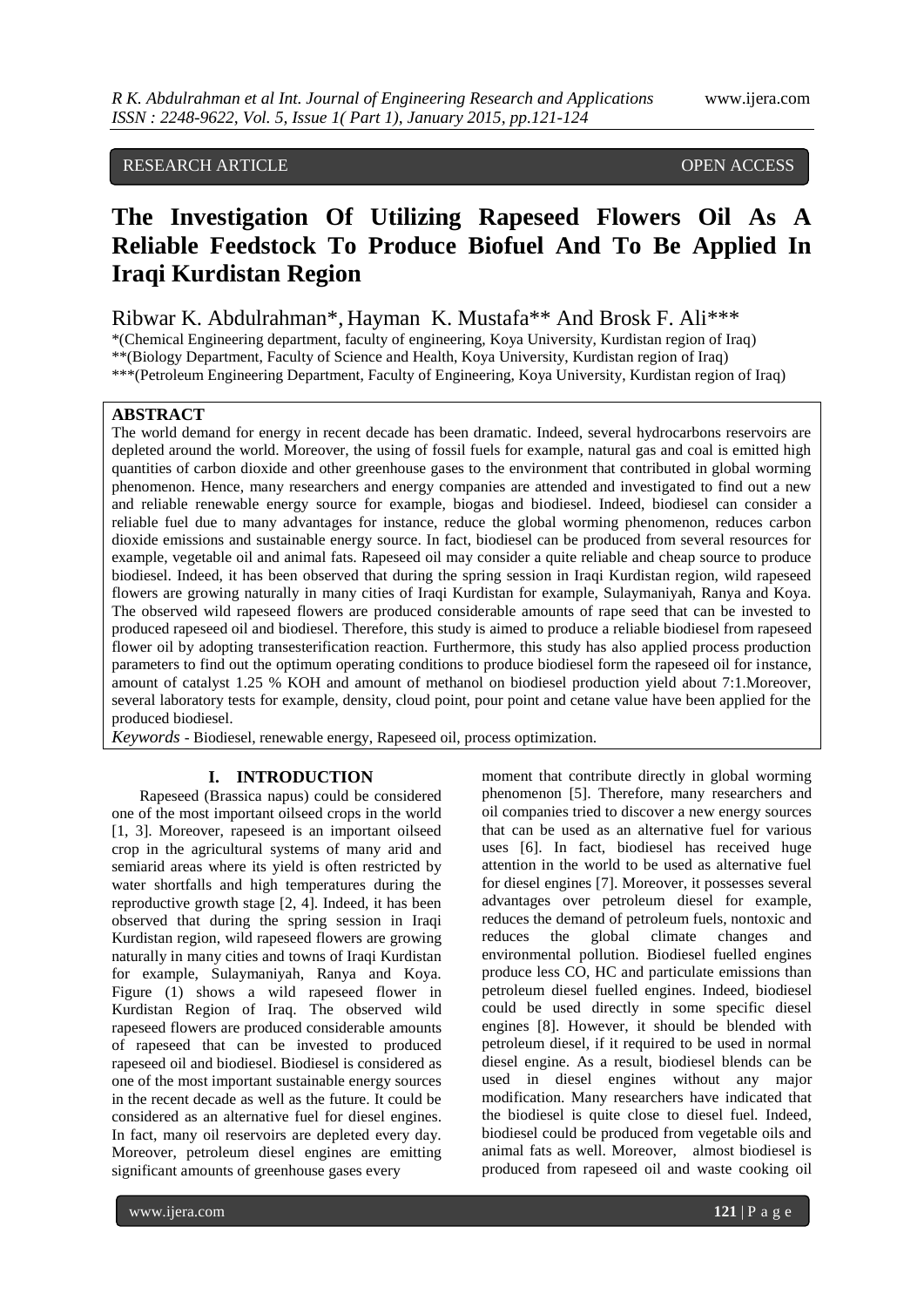[10]. Indeed, it is quite important to use low cost feedstock to reduce the production cost of the biodiesel. Moreover, the use of vegetable oil leads to shortage of food while use of animal fat for human consumption is a health hazard [9]. Biodiesel could be produced by transesterification reaction that is a three step reaction which converts the initial triglycerides into a mixture of fatty acid methyl ester and glycerol in the presence of a catalyst usually homogeneous or heterogeneous [6]. Indeed, there are many catalysts can be used for this purpose for example, alcohol such as, ethanol. Theses catalysts can be used in the transesterification reaction [8]. Furthermore, other types could be utilized in this reaction for example, sulphuric acid, hydrochloric acid and sodium hydroxide [7].



Figure 1: Wild rapeseed flower in Kurdistan Region of Iraq.

### **II. Research methodology**

The rapeseed oil obtained at a local market at Koya city in Iraqi Kurdistan region. Hence, it is quite important to determine the free fatty acid (FFA) of the oil in order to use the accurate catalyst amount at the transesterification reaction. Furthermore, the free fatty acid (FFA) has been determined and found to be less than 2%. Hence, alkali was used for the transesterification of rapeseed oil. Moreover, the experiment has accomplished in a laboratory that utilized a 250ml flasks. The flasks were kept in a water bath maintained at 60°C. This temperature keeps the methanol below its boiling point temperature. Alkali transesterification reaction has been adopted to produce the biodiesel from the oil. The calculated amount of KOH has been dissolved with the needed amount of methanol. This liquid has been poured into the oil in a specific flask. The reaction has been done at 60°C and for 30 min at 700 rpm and figure (2) shows the hotplate magnetic stirrer that been used in the production process. After the reaction was completed for oil, the reaction mixture was allowed to be separated into two layers by using a separator funnel and figure (3) shows the separator funnel that been used in the

experimental work. After a wile of time, two materials have been separated from each other. At the bottom of separator, a red color that content the impurities and glycerol. The esters obtained at the upper layer of the separator funnel.



Figure 2: Hotplate Stirrer used in the optimization process.



Figure 3: Separator funnel.

|  | Table 1: Rapeseed oil Properties [8]. |  |  |  |
|--|---------------------------------------|--|--|--|
|--|---------------------------------------|--|--|--|

| <b>Property</b>                      | Value          | Unit     |
|--------------------------------------|----------------|----------|
| <b>Boiling point</b>                 | 584            | K        |
| <b>Flash point</b>                   | 546            | K        |
| Molecular weight                     | 926            | Kg/KMole |
| Vapor pressure at<br>(373K)          | $3.72~10^{-9}$ | рa       |
| <b>Kinematic viscosity</b><br>(373K) | 9.35           | $mm^2/s$ |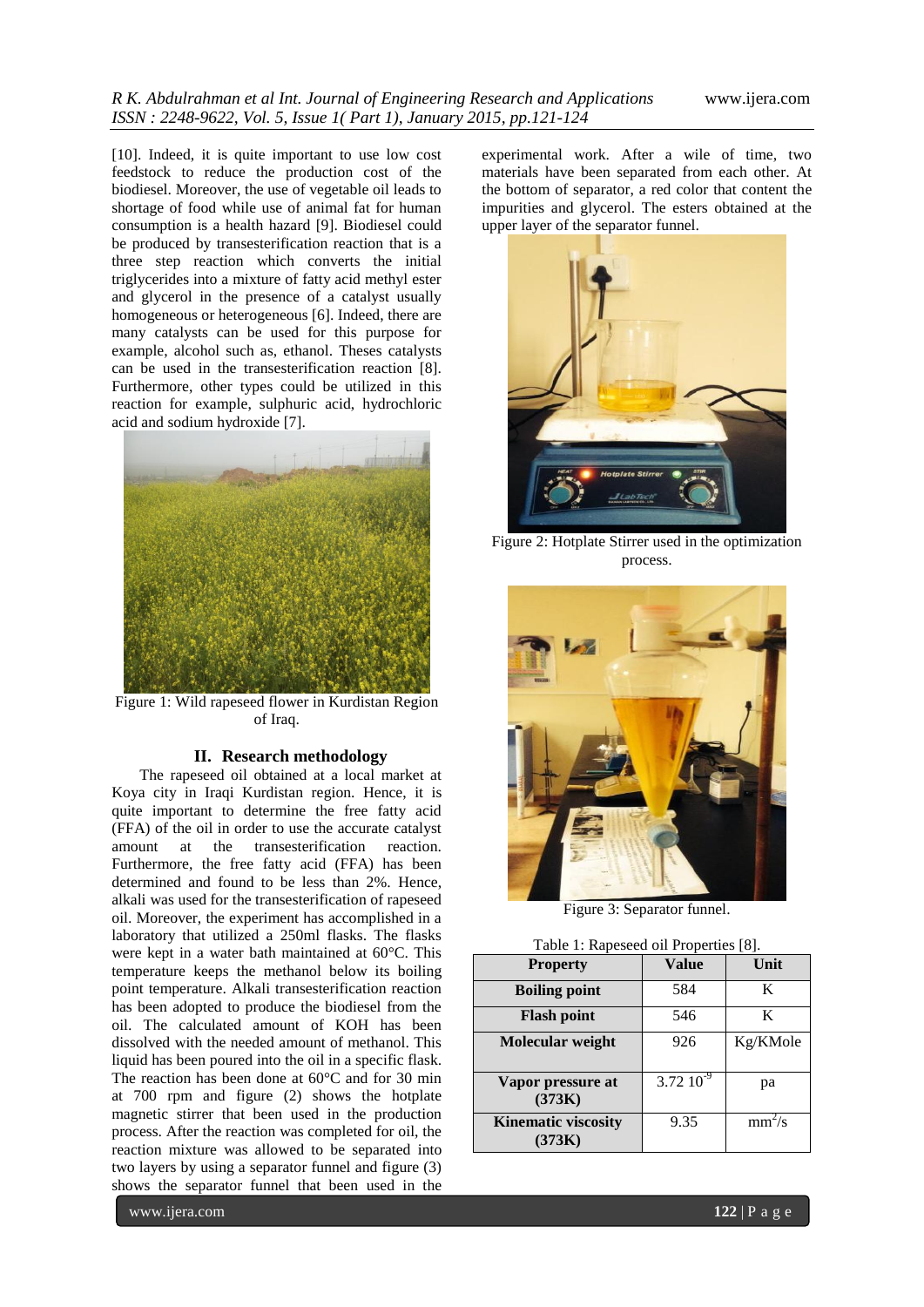| <b>Thermal conductivity</b><br>at $(373K)$ | 0.15 | $W/m.K^2$ |
|--------------------------------------------|------|-----------|
| Density (373K)                             | 778  | $Kg/m^3$  |
| <b>H:C Ratio</b>                           | 1.81 |           |

#### **III. Results and discussion**

As it has been stated earlier, biodiesel has been successfully produced by adopting transesterification reaction. The produced biodiesel has been subjected to several laboratory tests for example, density, viscosity and flash point. Table 2 shows some of produced biodiesel properties.

| Table 2: The produced biodiesel properties. |  |  |  |  |
|---------------------------------------------|--|--|--|--|
|---------------------------------------------|--|--|--|--|

| Property         | Produced  | <b>Biodiesel</b> |
|------------------|-----------|------------------|
|                  | biodiesel | specification EN |
|                  |           | 14214            |
| Density $(kg/L)$ | 0.881     | $0.86 - 0.9$     |
|                  |           |                  |
| Viscosity cSt    |           | $3.5 - 5$        |
| Flash point °C   | 143       | >110             |
| Cetan number     | 52        | > 51             |

The production process optimization is applied for several process parameters for example, reaction temperature and catalyst amount. Firstly, the study is investigated in the effects of catalyst concentration and reaction time. Indeed, the catalyst type and catalyst concentration have significant effect on the transesterification reaction [10].Moreover, this study has considered the relationship between the biodiesel yield % and the reaction time at several KOH catalyst concentrations for example, 0.5, 1.25 and 2 %. Moreover, all the reaction at versus catalyst concentration has been ruined at 7:1 methanol: oil ratio, 60 ºC reaction temperature and 700 rpm agitation speed. Figure (4) shows the relationship between biodiesel yield % and the transfication reaction time at versus KOH concentrations. It seems that the utilizing KOH about 1.25% will produce the optimum biodiesel yield about 96%. Furthermore, the other KOH concentrations are also produce considerable amounts of biodiesel at several transfication reaction times. However, it has been observed that the adopting of high KOH concentration for example, 2% or more would contribute in increasing the reaction viscosity and may lead to decrease the biodiesel yield.



Figure 4: shows the relationship between the biodiesel yield % and the reaction time at several KOH catalyst concentrations.

This research is also studies the impact of alcohol: oil molar ratio and reaction time. Moreover, the relationship between the biodiesel yield and the reaction time has been studied at several methanol: Oil ratio for instance, 4:1, 5:1 and 7:1. The reaction has been maintained at 700 rpm agitation rate and 60 °C reaction temperature. Additionally, 1.25 % KOH has been adopted. Figure (5) shows the relationship between biodiesel yield % and reaction time for several methanol: oil ratios. It seems that the methanol: oil ratio has quite strong effects of the biodiesel yield. Indeed, the optimum biodiesel yield has been achieved in this optimization process is (96%) of biodiesel at methanol: oil molar ratio about 7: 1 and reaction time about one hour. Furthermore, the other methanol: oil rations such as, 4:1 and 5:1 have produced considerable amounts of biodiesel for example, (83 and 88) % biodiesel yield at one hour reaction time.



Figure 5: shows the relationship between biodiesel yield% and reaction time for several methanol: oil ration.

The study is also examined the impact of reaction temperature and reaction time. Undeniably, the alkali-catalyzed transesterification reaction temperature may possess huge rules in achieving the optimal biodiesel yield. Therefore, this research has studied the relationship between the biodiesel yield